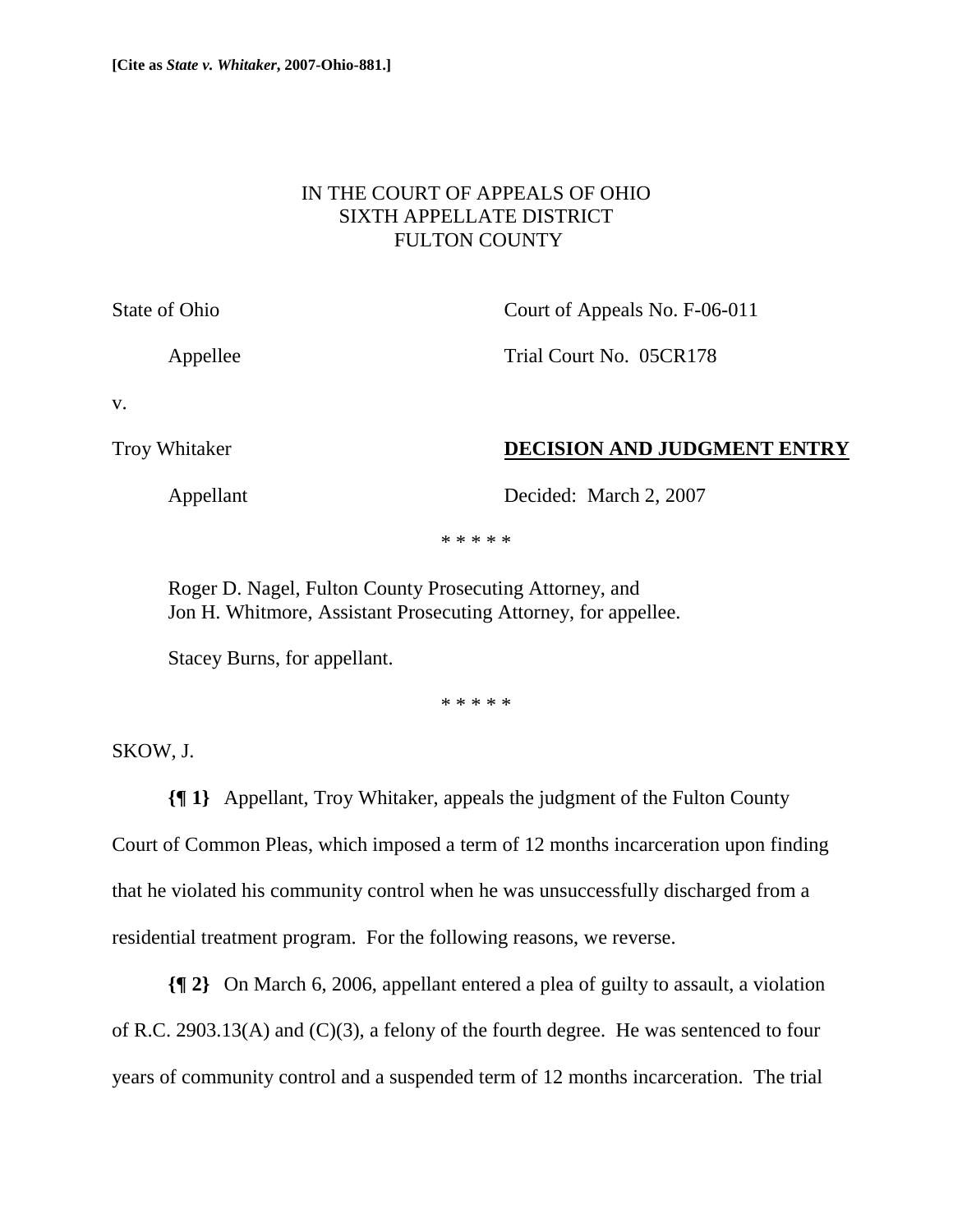court imposed four conditions upon appellant's community control: 1) receive "no less than a successful discharge" from the SEARCH program, a residential treatment facility, 2) abstain from alcohol or establishments which serve it, 3) seek and maintain employment or a full-time education, 4) pay a probation supervision fee.

**{¶ 3}** On April 10, 2006, the state filed a motion to revoke appellant's community control based on his unsuccessful discharge from the SEARCH program. The motion claimed that appellant willfully refused to cut his hair as required by the program's Resident's Appearance and Grooming Policy ("grooming policy").

**{¶ 4}** Appellant reported that he was Native American during his post-sentencing interview and during his initial evaluation by the program's intake worker. He was informed by the intake worker that he would have to cut his hair to comply with the grooming policy, which stated, "Hair will not extend over the ears of the shirt collar, no pony tails, rat tails, etc." Appellant stated his resistance to cutting his hair, explaining that he was Native American and his long hair was "my true identity and who I am." Eventually, appellant signed his acceptance of the grooming policy, indicated that he would cut his hair, and was accepted into the program.

**{¶ 5}** On March 31, 2006, the day after his acceptance into the program, appellant filed a "resident grievance form." In it, he stated, "I do not want to cut hair off [sic]. It's against all I believe in. Could we work out anything on this? I could keep it pulled back and down my shirt. I understand if I were sent to prison I'd have to probly [sic] get it cut also, I am not full Indian but my spirit and soul are unfortunately." The grievance was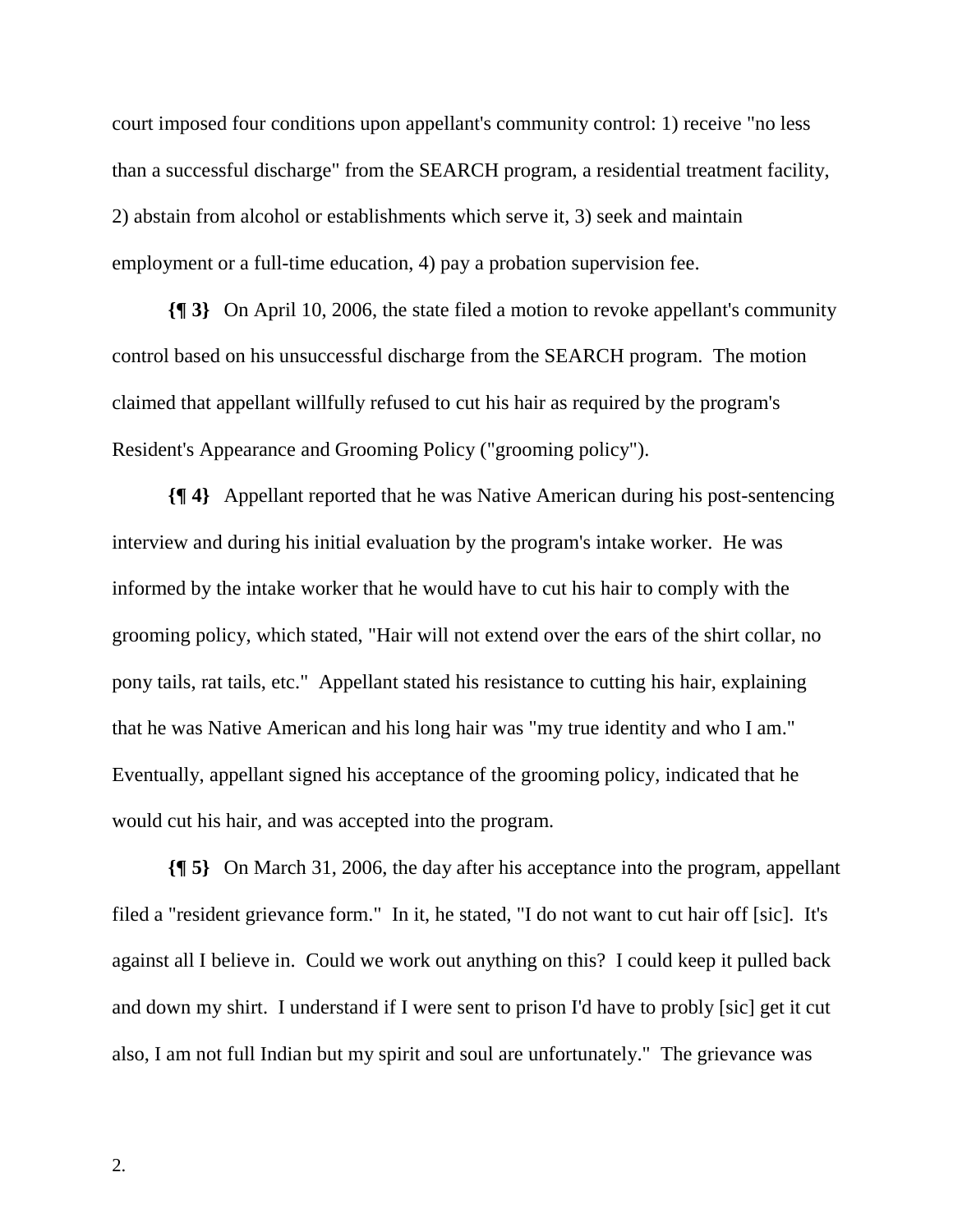marked "resolved" next to a staff note stating, "One week stay; must provide proof of being Native American; further investigation into legalities will be done."

**{¶ 6}** On April 10, after appellant failed to provide any proof that he was Native American, the program charged appellant with a rule violation for refusing to cut his hair. When appellant waived his right to a hearing, he was discharged from the program.

**{¶ 7}** On May 3, 2006, the trial court held a hearing on the state's motion to revoke appellant's community control. Appellant testified that he is one-quarter Cherokee, but that he never registered with the Bureau of Indian Affairs; that his grandmother was Cherokee; that his mother went on a spiritual journey and told appellant that his spirit guide is a phoenix. His mother and grandmother are now deceased. He explained that he has been "living their way of religious beliefs" since the 1970's. His wife, Jessica Whitaker, is Aztec, and they practice their religious beliefs together. As to the manner in which they express or practice their beliefs, appellant explained, "I do about all that I can," which includes fasting, vision questing, sweat lodges, owning a dream catcher, not cutting his hair, and not drinking alcohol.

**{¶ 8}** He had only cut his hair on three prior occasions: when he entered the Navy in 1978, when he was incarcerated in 1981, and a year prior when his girlfriend died. He stated his belief that cutting one's hair takes away one's strength, or warrior spirit, explaining, "It's the power you possess. Yea. It's like a medicine. They speak of medicine, your power, your strength, your spirit. It's all combined." Upon questioning by his counsel and the state, he expressed a basic knowledge of Cherokee history,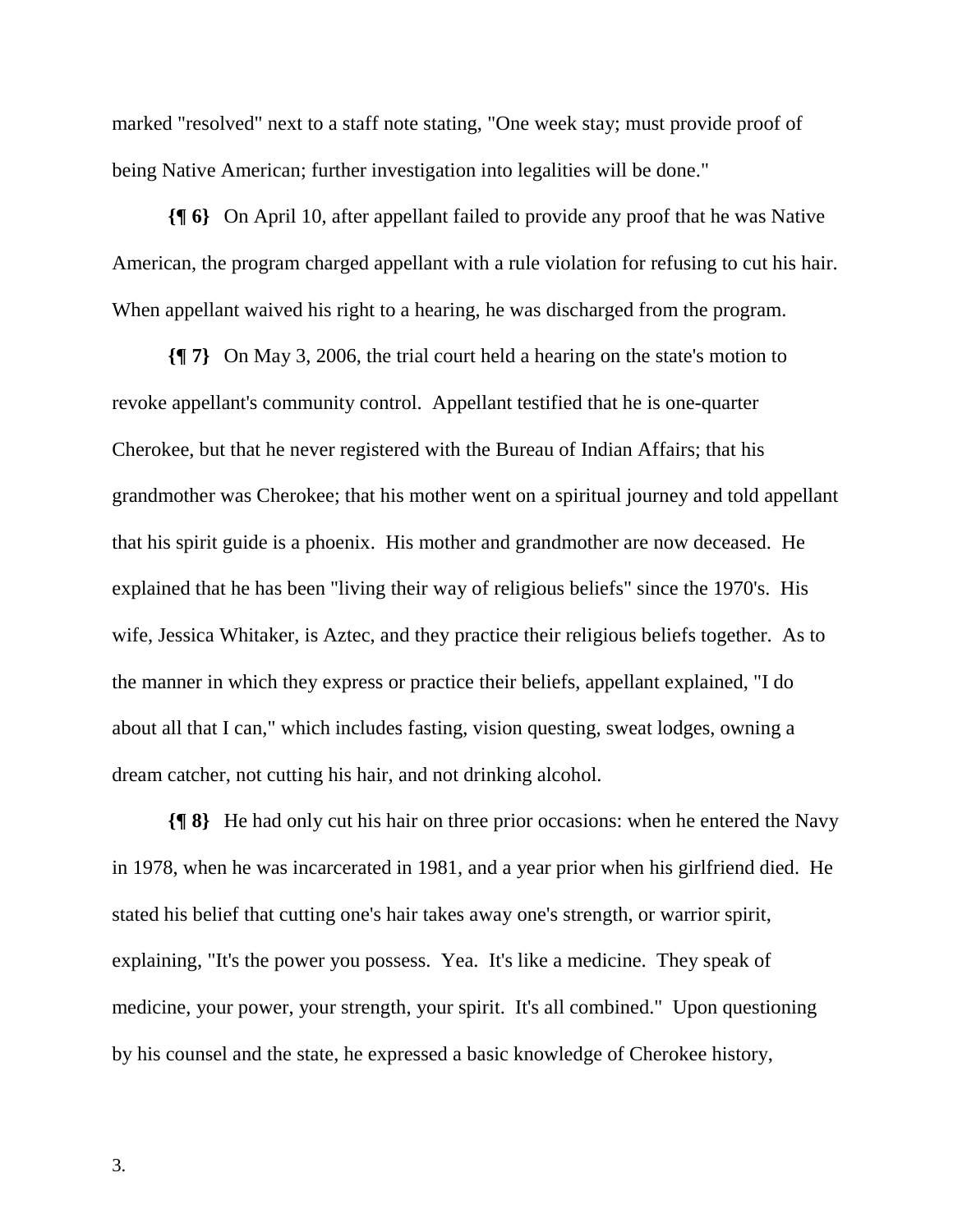including their geographic origins and the Trail of Tears. As to his ethnicity, appellant stated, "My mom is deceased, so is my grandmother. I'd have to personally go out and get the information because I have no family members really that could do that for me. I wrote my wife while I was in the SEARCH program but they said that wasn't acceptable."

**{¶ 9}** At the conclusion of the hearing, the trial court stated, "Well, first of all one of the first things that I learned as a lawyer is that I may know something to be true, but I may not be able to prove it. And [appellant's] problem is that he's not been able to prove to the satisfaction of the people at the SEARCH program, nor to the court here today that he is in fact Native American. It's strictly not a – unfortunately there is a failure of proof in that matter." The court then made two findings: First, that "there is a compelling state interest in allowing that SEARCH program to continue and to operate for the purpose of allowing a rehabilitative efforts [sic] in the state," and second, that "there is no further least restrictive options [sic] available other than to have a hair cut." The court then imposed the suspended term of 12 months incarceration.

**{¶ 10}** While appellant does not label the issues he raises as assignments of error, he sets forth three issues, which we jointly review:

**{¶ 11}** "I. Did the appellant, a Native American, willfully violate his community control when he refused to cut his hair?

**{¶ 12}** "II. Did the treatment facility violate the appellant's first amendment freedom of religion [sic] by ordering the defendant to cut his hair?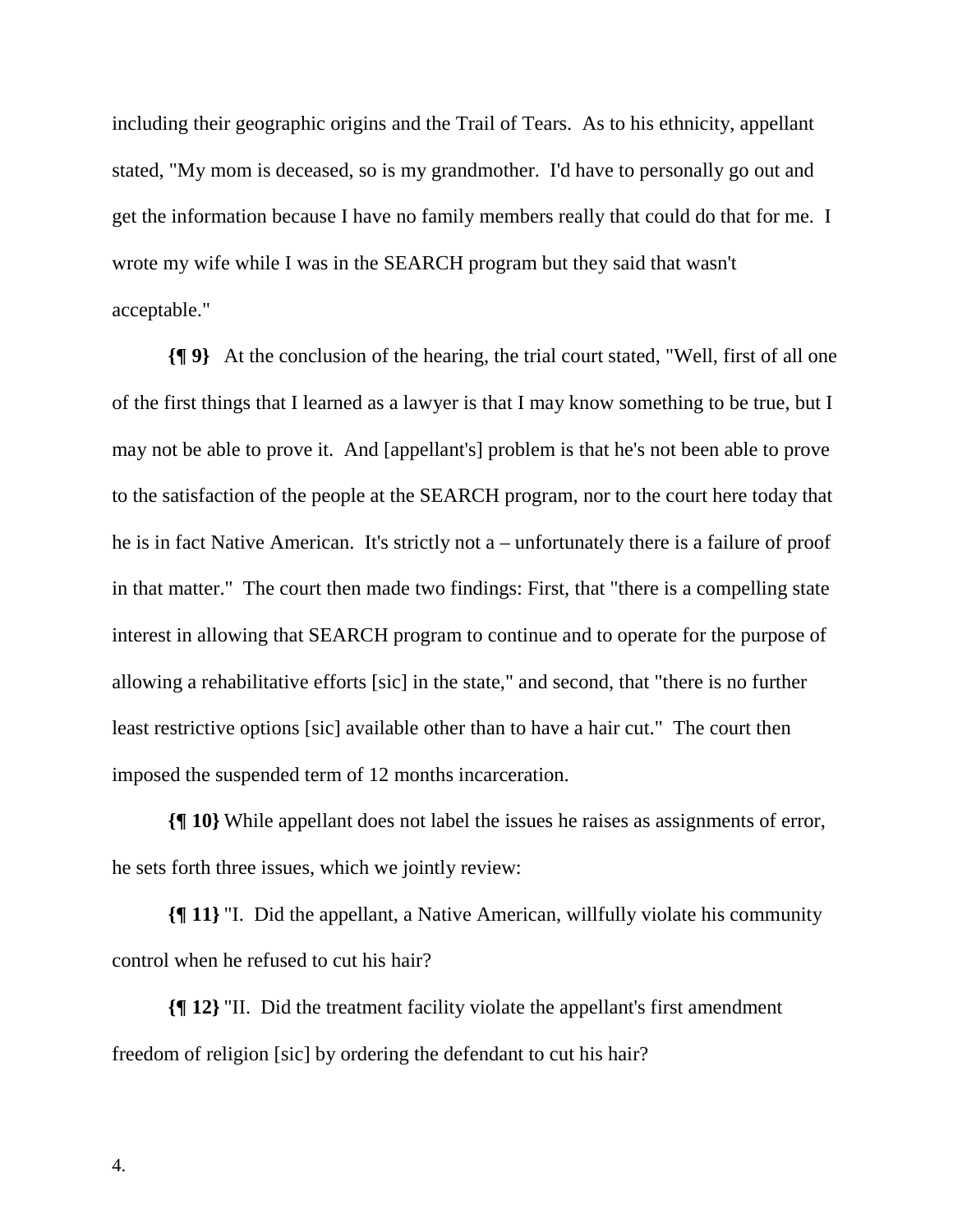**{¶ 13}** "III. After the appellant presented a prima facie case, did the State meet both prongs of its burden?"

**{¶ 14}** The Ohio Supreme Court requires the application of strict scrutiny to claims that a state regulation violates a person's right to freely exercise the religion of their choice. *Humphrey v. Lane* (2000), 89 Ohio St.3d 62, syllabus. Thus, we review the grooming policy to determine whether it "serves a compelling state interest and is the least restrictive means of furthering that interest." Id.

**{¶ 15}** Appellee urges against applying strict scrutiny, citing *Oregon Dept. of Human Resources, Emp. Div. v. Smith* (1990), 494 U.S. 872, 884. The First Amendment to the United States Constitution grants protection to prisoners to freely exercise the religion of their choice only to the extent that it does not interfere with a prison policy "reasonably related to legitimate penological interests." *O'Lone v. Estate of Shabazz* (1987), 482 U.S. 342; *Turner v. Safley* (1987), 482 U.S. 78. This "reasonableness" test is also known as the "Turner/O'Lone reasonableness test." *Francis v. Keane* (S.D.N.Y., 1995), 888 F.Supp. 568. *Humphrey*, however, noting that the U.S. Constitution is merely a "floor below which state court decisions may not fall," found that Section 7, Article I of the Ohio Constitution grants individuals broader free exercise rights than the First Amendment to the United States Constitution. *Humphrey*, 89 Ohio St.3d at 68, quoting *Arnold v. Cleveland* (1993), 67 Ohio St.3d 35, paragraph one of the syllabus. We have also examined federal cases brought under the Religious Land Use & Institutionalized Persons Act ("RLUIPA"), 42 U.S.C. § 2000cc-1(a), enacted in response to *Smith*, which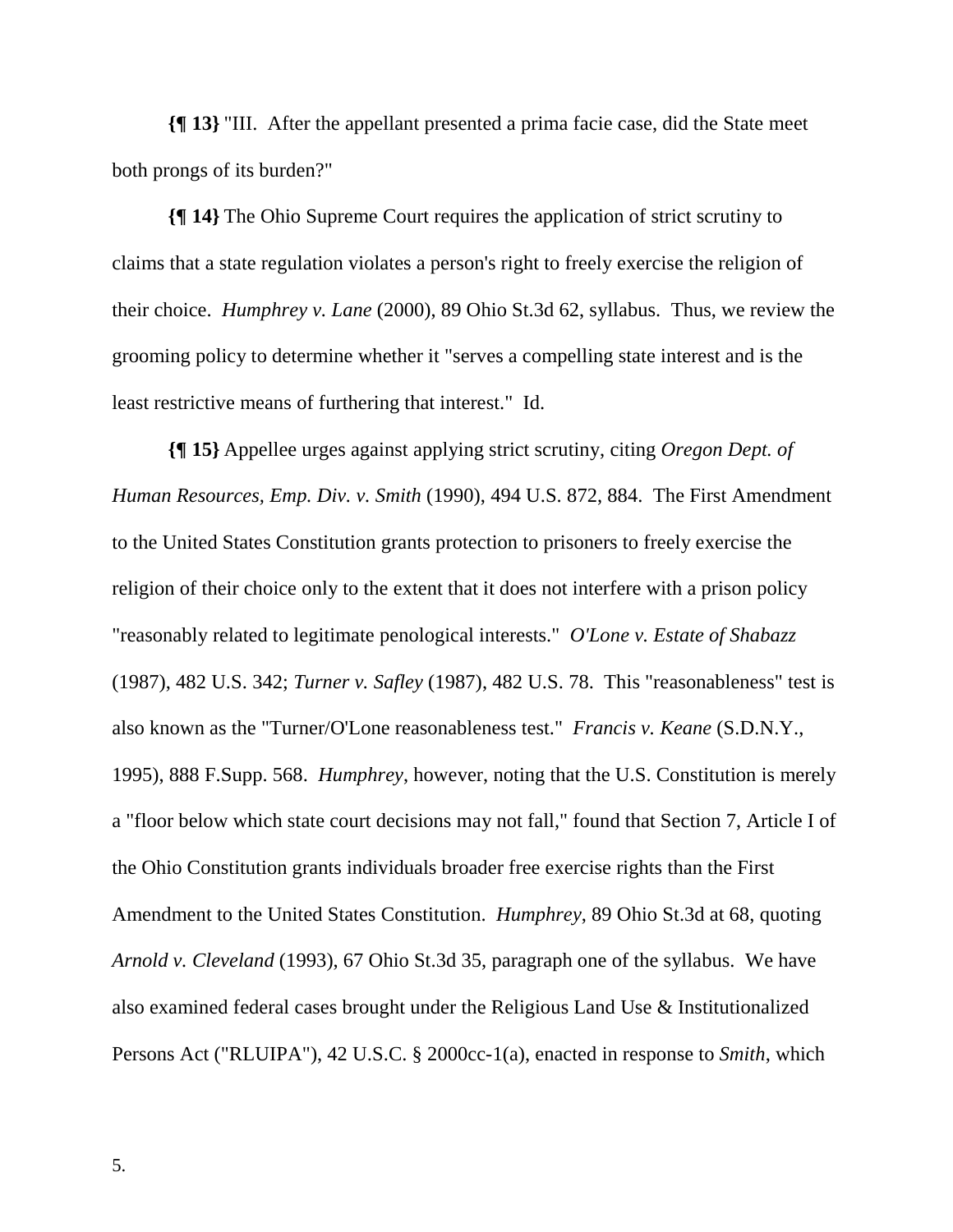requires the application of strict scrutiny to prison inmates' claims that their right to free exercise had been violated by a prison policy or regulation.

**{¶ 16}** The *Humphrey* plaintiff, a Native American employed by the Ohio Department of Rehabilitation and Correction, challenged the religion-neutral grooming policy of his employer. Here, as in *Humphrey*, the challenged grooming policy is religion-neutral. We therefore apply a three-part analysis. First, appellant "must show that his religious beliefs are truly held" and that the policy "has a coercive affect against him in the practice of his religion." *Humphrey*, 89 Ohio St.3d at 68. Next, the state has the burden to prove both that the "regulation furthers a compelling state interest" and that the "regulation is the least restrictive means available of furthering that state interest." Id at 69.

**{¶ 17}** Appellee argues that *Humphrey*'s strict scrutiny test should not apply to appellant, because he is not an employee, but a resident of a treatment facility. However, considerations of the differences may be accomplished by consideration of the nature of the state interest asserted and the least restrictive means which may be employed by the facility to further the asserted interest. Differences between prison employees and prison inmates have been considered in federal courts by balancing the context as part of the applicable standard of review. Compare, *Smith v. Ozmint* (D.S.C., 2006), 444 F. Supp.2d 502 (Rastafarian inmate), *Francis v. Keane*, supra (Rastafarian employees).

**{¶ 18}** The trial court found that appellant failed to establish a prima facie case because appellant "failed to prove that he is Native American and that his religious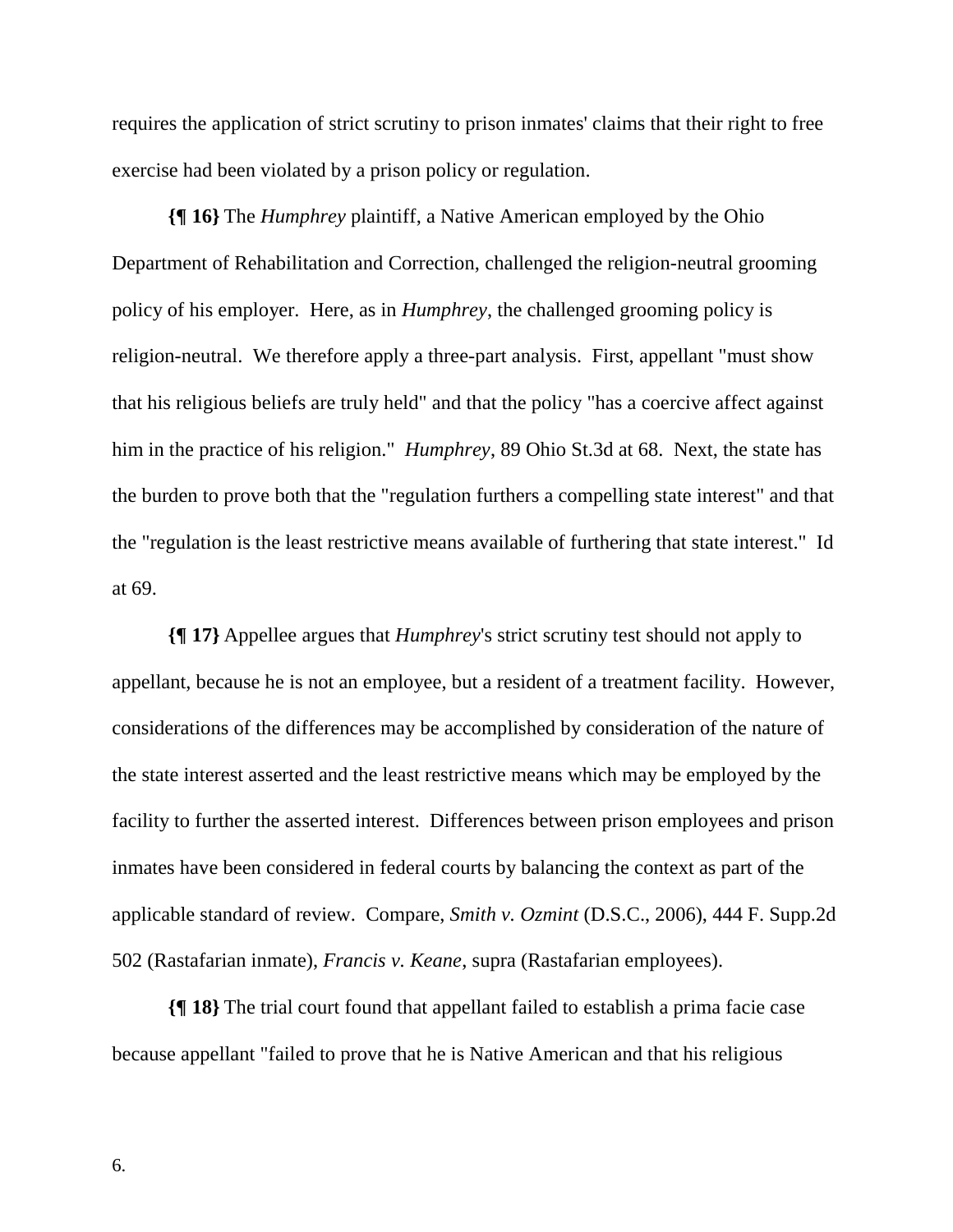beliefs are sincerely held." Clearly, however, given the court's statements at the hearing, the court relied heavily on appellant's lack of proof of his racial identity.

**{¶ 19}** The trial court cited no authority, and our searches reveal no authority, in support of its conclusion that appellant is required to prove a racial or ethnic heritage in order to sincerely hold his religious beliefs. Appellee points to the appellant in *Humphrey*, who was able to prove he was Native American as he had parents and siblings living on an Indian reservation and had enrolled as a member of the Shoshone-Bannock tribe. Humphrey, however, was raised as a Christian. If his free exercise claim was rooted in a violation of his free exercise of the Christian religion, would his Native American heritage have barred his claim? Neither does appellant have to prove that he belongs to a particular Native American religious institution. "Merely because plaintiff is not a member of the Cherokee nation or the Native American worship group at the prison does not mean that his belief is insincere. The Supreme Court has rejected the notion that membership in a religious organization is a prerequisite for religious convictions to be judged sincere." *Mosier v. Maynard* (C.A. 10, 1991), 937 F.2d 1521, 1523, citing *Frazee v. Department of Employment Sec.* (1989), 489 U.S. 829, 834. Although the SEARCH program and the trial court would have "proof" of appellant's racial identity to accept his claim, a central feature of many religions is accessibility independent of racial or ethnic heritage. Moreover, "[m]en may believe what they cannot prove." *U.S. v. Ballard* (1944), 322 U.S. 78, 86.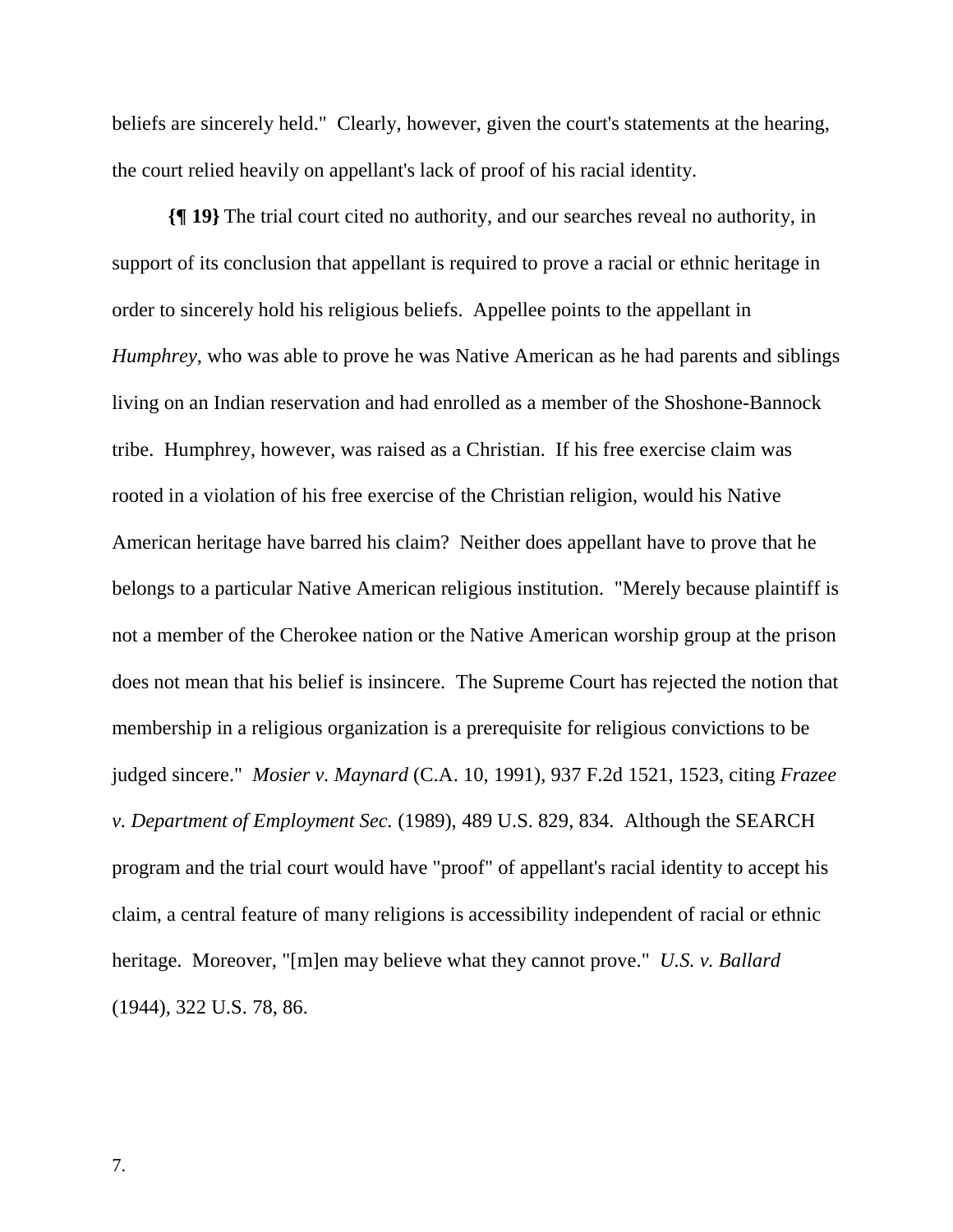**{¶ 20}** The only question which the trial court should have addressed was whether appellant's religious beliefs were sincerely held. On this point, "[c]ourts must be cautious in attempting to separate real from fictitious religious beliefs." *Ochs v. Thalacker* (C.A. 8, 1996), 90 F.3d 293, 296. That is, courts should not inquire into the truth or falsity of the religious tenets asserted. Courts may, however, inquire as to whether the religious practice is optional or a matter of personal choice, or whether it is a central tenet of the religion. "[W]hile the 'truth' of a belief is not open to question, there remains the significant question whether it is 'truly held.' \* \* \* Without some sort of required showing of sincerity on the part of the individual \* \* \* seeking judicial protection of its beliefs, the first amendment would become 'a limitless excuse for avoiding all unwanted legal obligations.'" *Meggett v. Pennsylvania Dept. of Corrections* (2006), 892 A.2d 872, 881, citing *Africa v. Com. of PA* (C.A. 3, 1981), 662 F.2d 1025, 1030.

**{¶ 21}** The sincerity of a person's religious belief also does not hinge on how devout the person has been in the past. On cross-examination, the prosecutor asked appellant whether drinking was a part of his religious beliefs; appellant was intoxicated at the time he committed assault. Appellant replied that he had not drunk alcohol in over 14 years, and he recognized that his lapse was against his religious beliefs. The prosecutor's question was completely irrelevant; it was akin to asking a Christian whether committing a sin is part of their religious belief, and then finding that, if the person admitted to having sinned, the person was not Christian. If the state's argument were valid, then all prisoners' claims of religious faith would be suspect. Prisoners do not lose their right to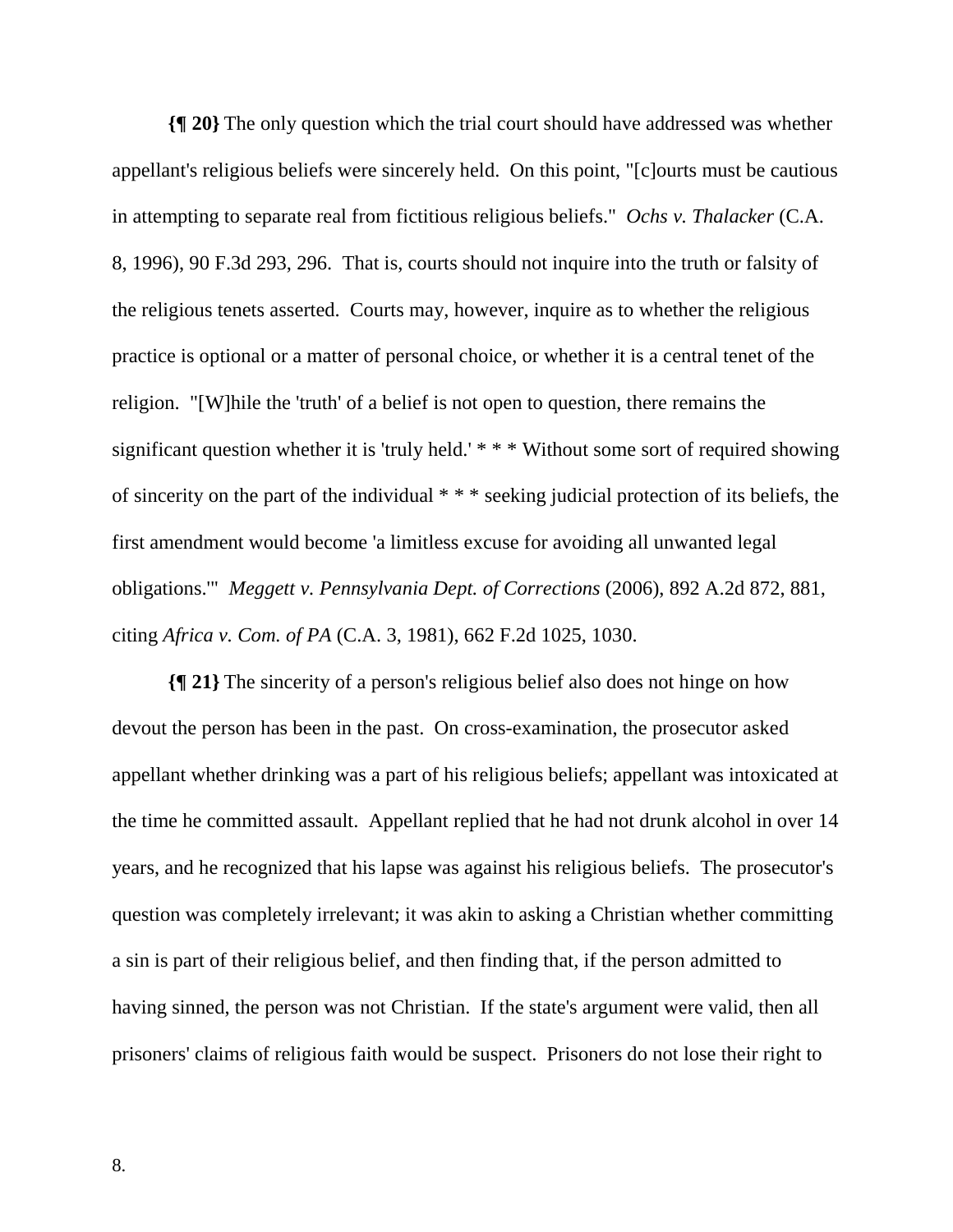freely exercise their religion by virtue of their incarceration. *Cruz v. Beto* (1972), 405 U.S. 319, 321. See also, *Meggett*, supra at 881, rejecting state's argument that inmate's belief in tenets of Hebrew Israelite faith not sincere because inmate listed "Protestant" on his admittance form and did not follow kosher diet.

**{¶ 22}** Also, a particular expression of a religion does not have to be mandatory for its adherents in order for the expression to be protected. In *Meggett*, the court found that although wearing one's hair in dreadlocks was optional for Hebrew Israelites, it was nonetheless a protected expression of faith. "To extend protection only to practices mandated by a religion, excluding protection to those religious practices that are optional, would require courts to engage in the study of religious dogma and to make doctrinal rulings. This is beyond the ken of civil courts and their judges." *Meggett*, supra at 882. See, also, *Teterud v. Burns* (C.A. 8, 1975), 522 F.2d 357, 361-362, rejecting state's argument that inmate must prove that wearing long braided hair was central tenet of Native American religion, stating, "This is not the law. Proof that the practice is deeply rooted in religious belief is sufficient. It is not the province of government officials or court to determine religious orthodoxy." Id. at 360.

**{¶ 23}** Courts across the United States have recognized that refraining from cutting one's hair is a central tenet of Native American spiritual beliefs. *Warsoldier v. Woodford* (C.A. 9, 2005), 418 F.3d 989 (Cahuilla); *Mosier v. Maynard*, supra (Cherokee); *Iron Eyes v. Henry* (C.A. 8, 1990) 907 F.2d 810, 813 (Sioux); *Pollock v. Marshall* (C.A. 6, 1998), 845 F.2d 656 (Lakota); *Thunderhorse v. Pierce* (E.D.Tex., 2006), 418 F.Supp.2d 875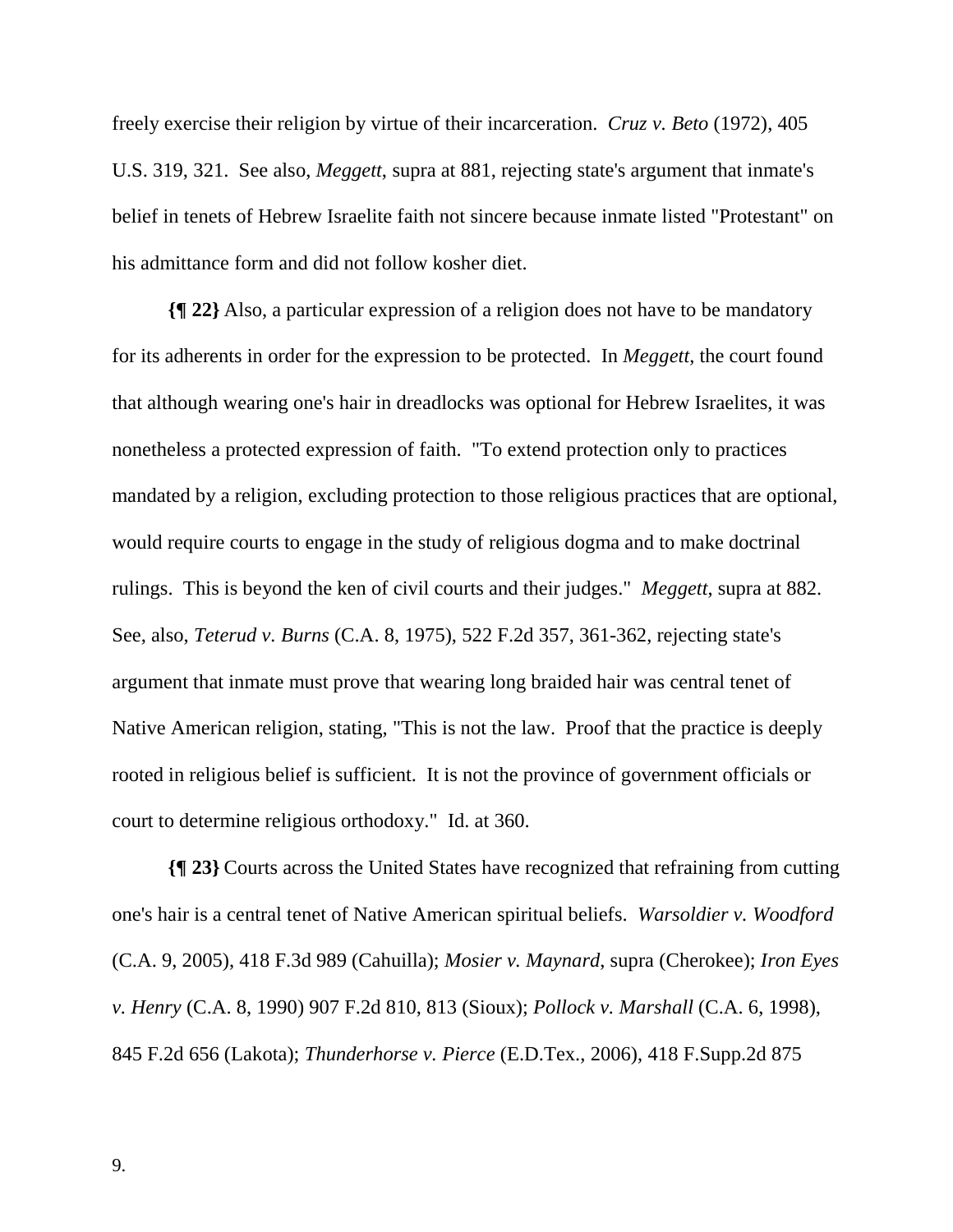(Algonquian shaman). Although appellee argues in its brief that appellant's belief is more similar to a personal philosophy than a religion, given the volume of case law saying otherwise, we cannot agree. In *Church of the Lukumi Babalu Aye, Inc. v. City of Hialeah* (1993), 508 U.S. 520, 531, the court held that the traditional association of animal sacrifice and religious worship rendered the practice by members of Santeria, a hybrid African/Catholic faith mandating animal sacrifice, worthy of First Amendment protection. Likewise, given the long, historical association of Native American spirituality with the prohibition against cutting one's hair, appellant's belief is "sufficiently rooted in religion" and is not "deemed bizarre or incredible." Id. See, also, *Sutton v. Rasheed* (C.A. 3, 2003), 323 F.3d 236, 252 (writings of Elijah Mohammad and Nation of Islam "sufficiently rooted in religion" to warrant protection). Thus, we disregard appellee's assertion at the hearing that appellant's belief was insincere because "he doesn't seem to understand that the length of hair symbolizes strength, not spirit." In fact, appellant had analogized his belief against cutting his hair to Samson of the Old Testament.<sup>1</sup> Moreover, "beliefs need not be acceptable, logical, consistent, or comprehensible to others to merit First Amendment protection." *Hialeah*, supra at 531.

**{¶ 24}** The state did not refute appellant's assertion that he has only cut his hair three times since the 1970's. One of those times was because appellant was in mourning. He testified that he and his wife try their best to maintain a lifestyle consistent with

 $\frac{1}{1}$ <sup>1</sup>"No razor has ever come on my head; for I have been a Nazirite to God from my mother's womb. If I am shaved, then my strength will go from me, and I will become weak, and be like any other man." Judges 16:17, World English Bible.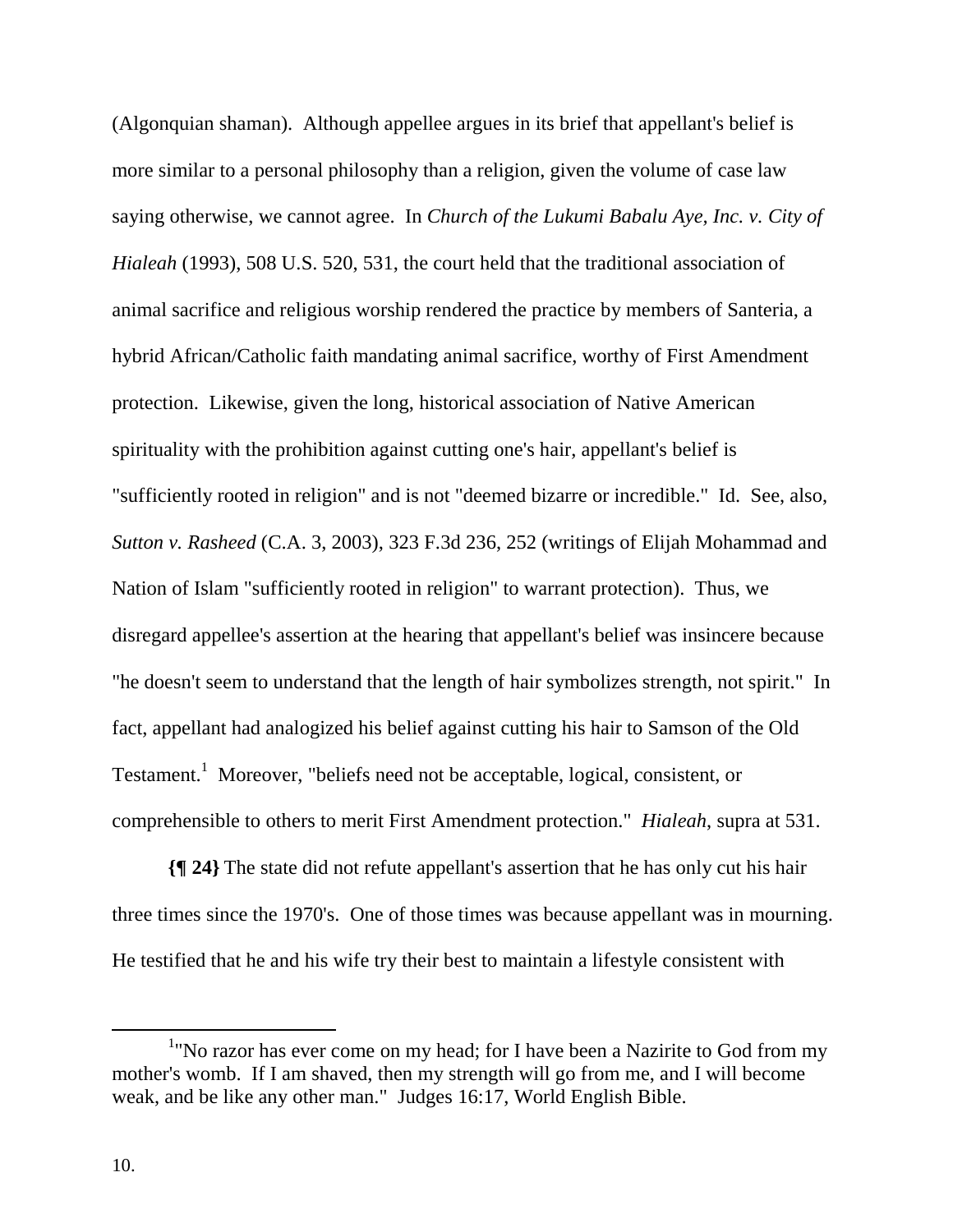Native American spirituality. His lack of verifiable "proof" that he has practiced his beliefs in an institutional setting does not undermine the sincerity shown by practicing his beliefs for this long period. *Mosier*, 937 F.3d at 1523 (inmate held sincere believer in Native American religion despite "no external evidence that he has been practicing his native traditional beliefs"). But see, *Caldwell v. Burnett* (W.D. Mich, 2006), slip copy, No. 1:05-CV-586 (changing faiths five times in two years combined with no grasp of basic principles of Judiasm supported conclusion that inmate's belief not sincerely held). Appellant has also clearly demonstrated that the policy had a coercive effect. Upon his refusal to cut his hair and his inability to provide proof of his ethnic heritage, appellant was placed in segregation and discharged from the program. We therefore find, pursuant to *Humphrey*, that appellant has established his prima facie case.

**{¶ 25}** Next, the burden shifts to the state to prove a compelling interest underlying its grooming policy and to prove that it employed the least restrictive means to meet that interest. With respect to the program's interest in maintaining its grooming policy, appellee contended at the hearing that the program had a "legitimate interest in maintaining order among the inmates." It also asserted an interest in maintaining a military-style atmosphere. The trial court did not specify what compelling interest it found, only that one existed. We doubt that an interest in preserving a military-style atmosphere exists where residents are allowed to wear earrings and their own clothing. However, prison security has been repeatedly found to be a compelling interest. *Warsoldier v. Woodford* (C.A. 9, 2005), 419 F.3d 989, 998.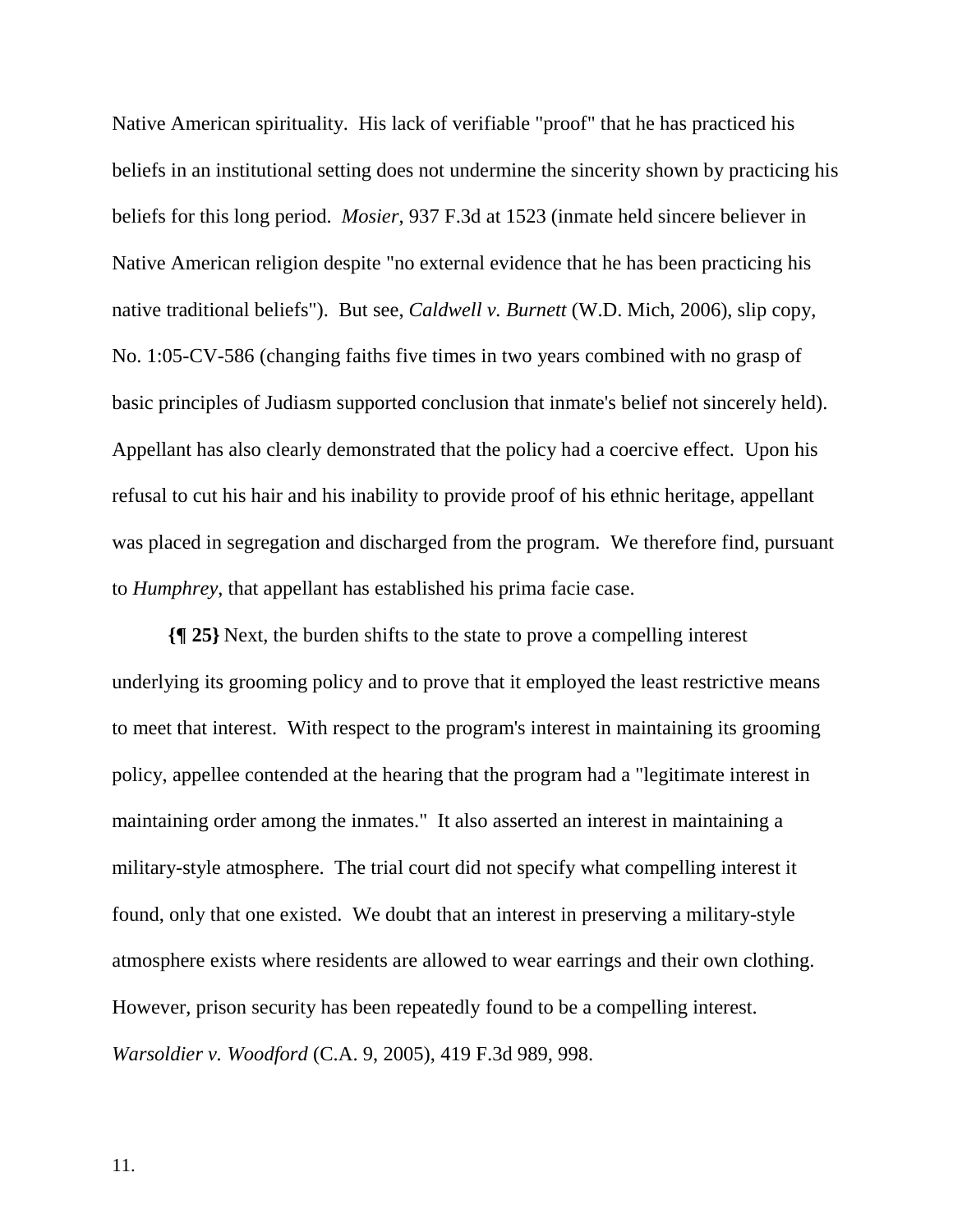**{¶ 26}** Assuming, arguendo, that appellee has demonstrated a compelling interest for its grooming policy, appellee has not demonstrated that forcing appellant to cut his hair is the "least restrictive means" of furthering that interest. We consider the context of the program: residents are allowed to wear their own clothing, to grow neatly-maintained beards, and to wear small earrings. Also, the program allows a resident to request special dietary meals because of "practiced religious beliefs." The probation officer and the program's own policies indicate that the program is much less restrictive than a minimum security prison. Courts may consider the institutional setting compared to more or less restrictive institutions. See *Warsoldier*, 418 F.3d at 999-1000, rejecting argument that required short hair in minimum security state prison when other state and federal maximum security prisons either had no hair length policies or provided religious exemptions.

**{¶ 27}** Appellant has pointed to at least two alternatives – wearing his hair braided and down his shirt or wearing a hat – which would have fully accommodated his religious beliefs with a minimal disruption to the program's objectives. Appellee has not successfully demonstrated that these alternatives would undermine safety or security. These accommodations would have no less impact than, and would be compatible with, the program's allowance of males to wear small stud earrings, beards, and non-uniform, personal clothing. See, e.g., *Wolf v. Ferguson* (W.D. Ark., 2006), No. Civ. 04-5177, 2006 WL 375920 (allowing a Cherokee inmate to keep a prayer feather compatible with allowing inmates to keep pencils in cells); *Benjamin v. Coughlin* (C.A. 2, 1990), 905 F.2d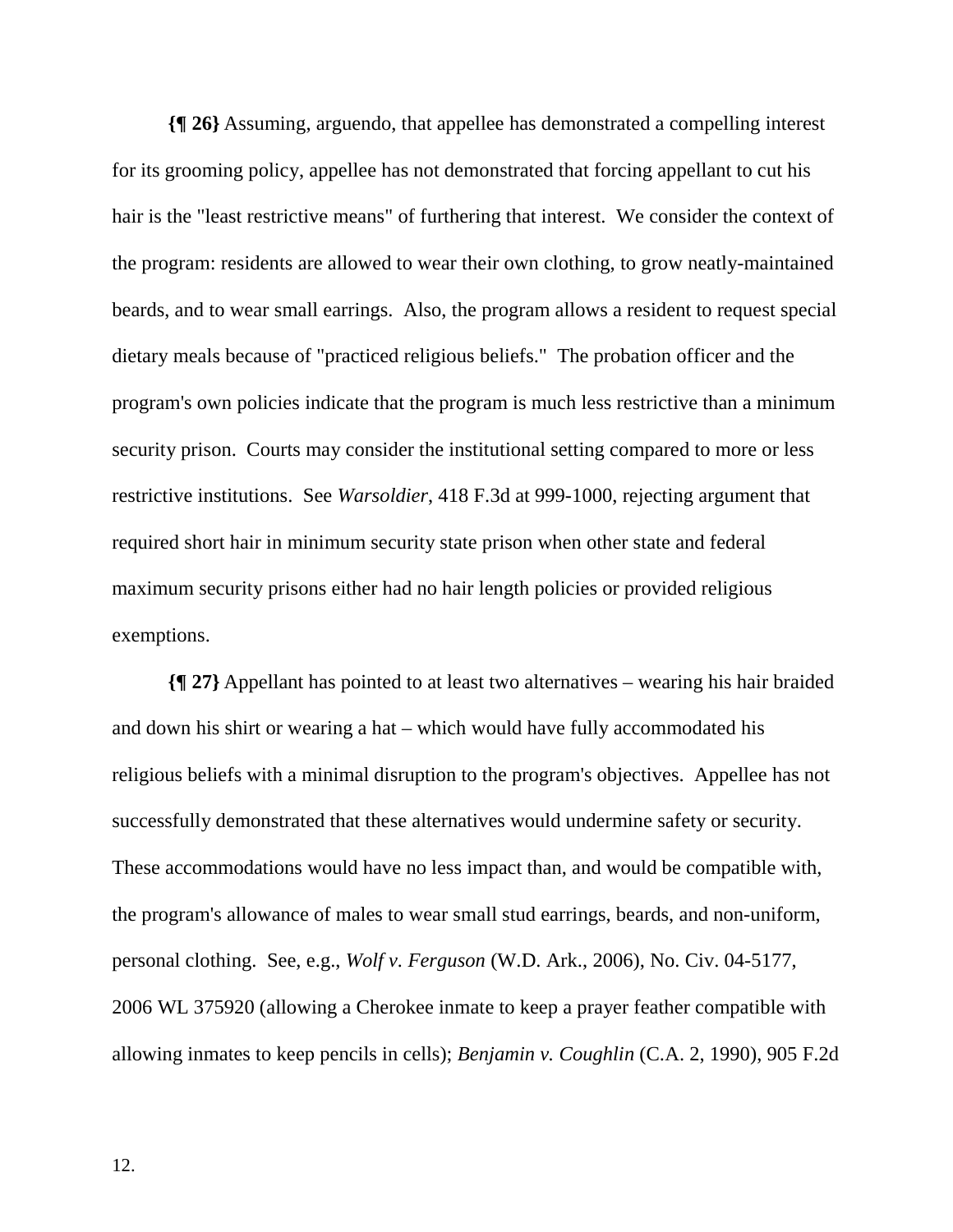571, 576-577 (allowing Rastafarians to keep long dreadlocks pulled back from face in ponytail has no more than a "de minimus effect on valid penological interests").

**{¶ 28}** Granted, there will be certain circumstances in which there will be no less restrictive means of advancing an institution's compelling interest in security, aside from curtailing an inmate's religious practices. See, e.g., *Benjamin*, 905 F.2d at 579 (Rastafarians not allowed to wear large and loose fitting "crowns" which may conceal contraband, although Jewish and Muslim inmates permitted to wear religious headgear); *Derrick v. Ward* (C.A. 10, 2004), 91 Fed.Appx. 57 (inmate, a member of the Church of Jesus Christ Christian of the Aryan Nations, properly barred from conducting segregated group services and his isolation from general prison population necessary to prevent racial violence); *Ochs v. Thalacker*, 90 F.3d at 296-297 (security interest advanced by random cell assignments outweighed Church of Jesus Christ Christian inmate's belief that he could not share cell with African-American). This is not such a case. The errors appellant has raised are well-taken.

**{¶ 29}** For the foregoing reasons, appellant's judgment of conviction is vacated and this matter is remanded for further proceedings consistent with this decision. Appellee is ordered to pay the costs of this appeal pursuant to App.R. 24. Judgment for the clerk's expense incurred in preparation of the record, fees allowed by law, and the fee for filing the appeal is awarded to Fulton County.

## JUDGMENT VACATED.